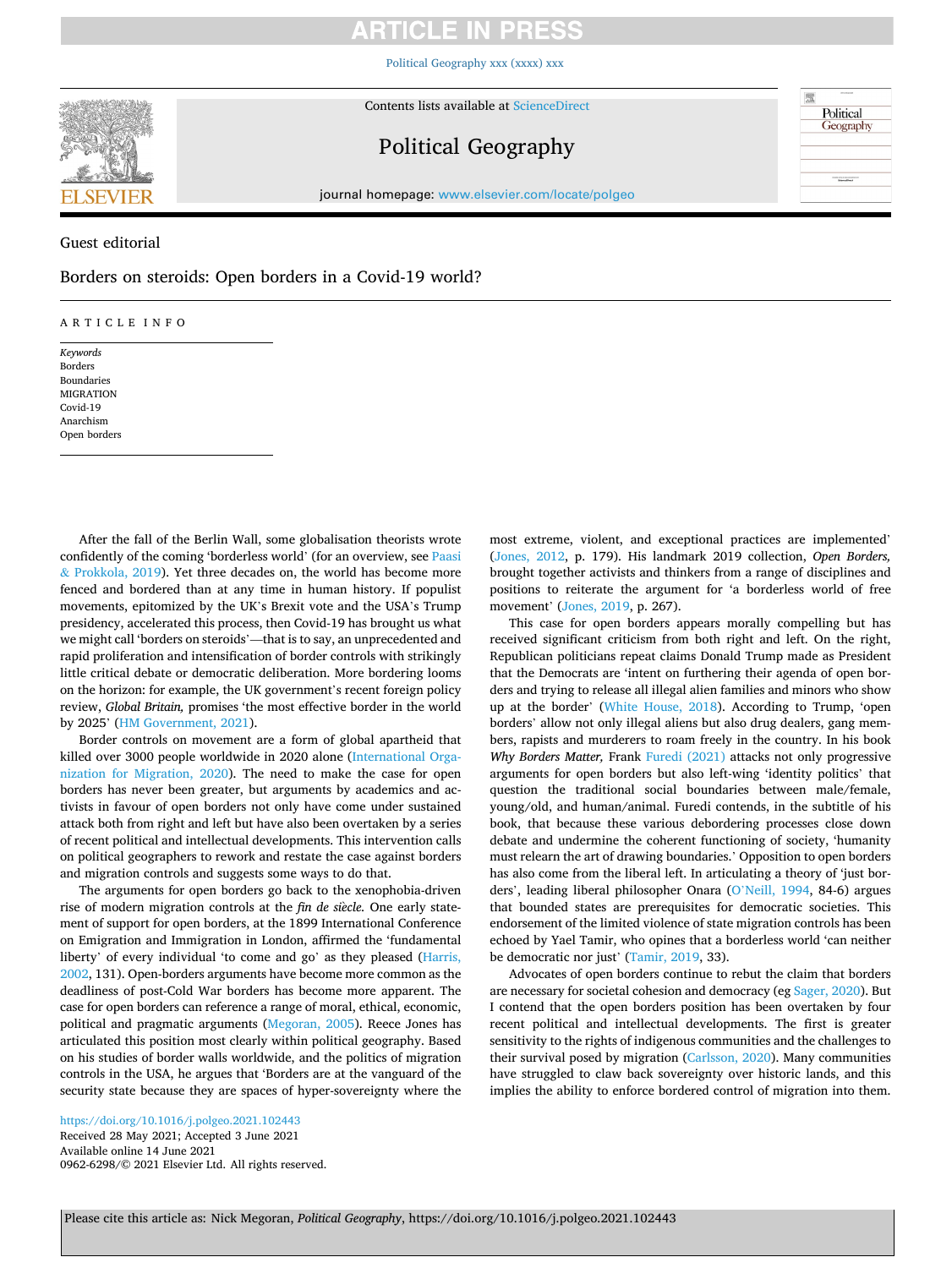# **ARTICLE IN PRESS**

#### <span id="page-1-0"></span>*Guest editorial*

Strikingly, however, 'indigenous rights/sovereignties/peoples' are absent from the indexes of virtually all the recent books making the case for open borders. Walia's *Border Rule* [\(2021](#page-2-0)) is the exception, but her important recognition that both migrants and indigenous peoples are subject to violence from a bordered, racist capitalist state system does not properly grapple with the tensions between free movement and indigenous rights.

Second, and linked to this, is settler colonialism and, in particular, the gross mistreatment of Turkic minorities in China's Xinjiang province under its post-2017 'De-Extremification Policy' (Anand, 2019). In 2005, I argued that free movement is an important way to enable people to pursue livelihoods. China's remarkable economic development has been held up as the prime example of this. However, this claim ignores how part of China's migration-fuelled 'economic miracle' has been predicated on a form of settler colonialism – the mass resettlement of Han Chinese in Xinjiang – that has laid the foundation of the present genocide. We have thus come to see more clearly since 2017 how borderlessness can abet settler colonialism.

Third is the rise of Islamic State/Daesh. On proclaiming the establishment of its ill-fated caliphate, Daesh released a striking video message entitled 'The end of Sykes-Picot'. This referenced the 1916 Anglo-French pact that carved the contemporary boundaries of the Middle East out of the collapsing Ottoman Empire. Daesh aspires to replace the capitalist nation-state system with a global, borderless community (Cockburn, 2015). It is a reminder that what we might call 'actually existing borderlessness' can be deeply problematic, yet this awareness is not reflected upon in the literature.

Fourthly and finally is the Covid-19 pandemic, which has seen the materialization of national, regional and local borders in previously unimagined ways. A study comparing the success of different states in controlling the first wave of the disease identified 'firm international border controls' as one of the key factors in mitigating infections (Hale, 2021). Do we really want a world in which we cannot contain deadly communicable diseases by temporarily halting movement?

Our increased sensitivity to indigenous people's struggles, settler colonialism, communicable diseases, and the role of borderlessness in facilitating genocide, means that the debate in 2021 looks different from that just five years ago. The extant arguments for open borders do not sufficiently get to grips with these challenges, making them vulnerable to superficial dismissal. Yet the current global system of bordered migration controls, which act to prevent some fellow humans from sharing the benefits of plenitude and safety on no basis other than the arbitrary accident of birth, is morally indefensible. The case against migration controls is so important that it needs reworking. I suggest that that political geographers are in a unique position to do this, for two reasons.

The first is our disciplinary attention to terminological precision. Almost the entire literature on the debate about 'open borders' falls prey to significant and frequent category errors, in that 'borders,' 'boundaries,' 'border walls' and 'migration policies' are frequently confused or conflated. For example, Furedi's defence of 'borders' starts as an attack on advocates of 'open borders' but is really a discussion of a range of otherwise unconnected social conventions linked only nominally by being termed 'symbolic boundaries.' Similarly, Jones's argument for 'open borders' is rhetorically structured around tangible barricades like the US-Mexico border wall, but at its core it is primarily a critique of racist migration policies, some of which are bolstered physically and discursively by walls. As political geographers, we need to be careful to distinguish between *international boundaries* as the invisible and intangible vertical planes delimiting the horizontal extent of formal legal state sovereignty, and *international borders* as social institutions and practices associated with them. These may or may not include walls, fences, border checkpoints, migration policies/international treaties, and nationalist iconography and discourse. Borders increasingly rematerialize away from the literal edges of states—internally in the policing of migration in classrooms, hospitals, workplaces and other everyday

spaces [\(Yuval-Davis, Wemys,](#page-2-0) & Cassidy, 2019), and externally in the pressure placed on weaker states to implement, on their own territories, the border policies of more powerful ones (Böröcz, 2016). Carefully using these distinctions between international boundaries and borders allows us to clarify precisely what we are arguing for or against, and to move away from over-simplifications like arguments for 'open/no borders' or 'borders matter.'

Secondly, having disaggregated borders and boundaries in this way, political geographers' openness to theoretical diversity should enable us to devise creative reworkings of open-borders arguments. As one example, I draw on the rejuvenation of anarchism within geography ([Springer, 2016](#page-2-0)). Elsewhere [\(Megoran, 2020](#page-2-0)) I have sketched out a preliminary framework using Christian anarchist thought that conceptualises borders and boundaries as examples of *arch* $\bar{e}$  (New Testament Greek: 'powers and authorities') having a legitimate role only in so far as they promote human flourishing. Thus, for example, boundaries may be useful for delimiting who is responsible for providing healthcare, maintaining fire-fighting services, monitoring pollution, clearing rubbish, and so on, in certain spaces. Border controls may be legitimately exercised in activities such as interdicting people-traffickers, containing the spread of communicable diseases, or protecting vulnerable lands and communities from capitalist and settler colonialisms. But there is no legitimate place for migration controls that perpetuate wealth inequalities or prevent vulnerable people moving from places ravaged by disasters such as capitalist crises, armed conflicts, oppression, and the effects of climate change. And even the apparently reasonable uses of borders can be delegitimised if they are deployed in ways that curtail human flourishing.

There will be different ways that political geography, as a diverse field, will rise to the challenge that I have identified here. But, however we do so, the importance of questioning the basic morality of borders and bordering practices should not be underestimated at a time when politicians of all political stripes presuppose the inadequacy of border controls. In April 2021, as the most right-wing British government in recent times imposed the toughest border controls in peacetime history, Labour Party opposition spokesperson Alex Norris warned that "We still have gaping holes at the border" and called for even tougher measures (BBC, 2021). Under such circumstances, it is naïve to think that these new borders and migration regimes will simply dematerialise when the world tames Covid-19. To put it another way, it is unlikely that borders will come off steroids any time soon. It is imperative that political geographers find new ways to challenge them.

### **Declaration of competing interest**

The authors declare that they have no known competing financial interests or personal relationships that could have appeared to influence the work reported in this paper.

#### **References**

- [Anand, D. \(2019\). Colonization with Chinese characteristics: Politics of \(in\)security in](http://refhub.elsevier.com/S0962-6298(21)00103-7/sref1) Xinjiang and Tibet. *[Central Asian Survey, 38](http://refhub.elsevier.com/S0962-6298(21)00103-7/sref1)*(1), 129–147.
- BBC. (2021). *Gaping holes at the border' even with travel red list Labour*. [https://www.bbc.](https://www.bbc.co.uk/news/live/uk-56812118?pinned_post_locator=urn:asset:7b9eb1ea-1b85-4185-85f0-e7eb7ce77f26&pinned_post_asset_id=607ec4f225a85502a4b2dc44&pinned_post_type=share)  [co.uk/news/live/uk-56812118?pinned\\_post\\_locator](https://www.bbc.co.uk/news/live/uk-56812118?pinned_post_locator=urn:asset:7b9eb1ea-1b85-4185-85f0-e7eb7ce77f26&pinned_post_asset_id=607ec4f225a85502a4b2dc44&pinned_post_type=share)=urn:asset:7b9eb1ea-1b85-41 85-85f0-e7eb7ce77f26&pinned\_post\_asset\_id=[607ec4f225a85502a4b2dc44](https://www.bbc.co.uk/news/live/uk-56812118?pinned_post_locator=urn:asset:7b9eb1ea-1b85-4185-85f0-e7eb7ce77f26&pinned_post_asset_id=607ec4f225a85502a4b2dc44&pinned_post_type=share)&pinne [d\\_post\\_type](https://www.bbc.co.uk/news/live/uk-56812118?pinned_post_locator=urn:asset:7b9eb1ea-1b85-4185-85f0-e7eb7ce77f26&pinned_post_asset_id=607ec4f225a85502a4b2dc44&pinned_post_type=share)=share.
- Böröcz, J. (2016). European Union: Imperial geopolitics and enforcement chains. In H. Behr, & Y. Stivachtis (Eds.), *[Revisiting the European Union as empire](http://refhub.elsevier.com/S0962-6298(21)00103-7/sref3)* (pp. 59–73). [Abingdon: Routledge](http://refhub.elsevier.com/S0962-6298(21)00103-7/sref3).
- [Carlsson, N. \(2020\). Revitalizing the indigenous, integrating into the colonized? The](http://refhub.elsevier.com/S0962-6298(21)00103-7/sref4)  [banal colonialism of immigrant integration in Swedish s](http://refhub.elsevier.com/S0962-6298(21)00103-7/sref4)ápmi. *Ethnic and Racial [Studies, 43](http://refhub.elsevier.com/S0962-6298(21)00103-7/sref4)*(16), 268–286.
- Cockburn, P. (2015). *[The rise of Islamic State: ISIS and the new sunni revolution](http://refhub.elsevier.com/S0962-6298(21)00103-7/sref5)*. London: [Verso](http://refhub.elsevier.com/S0962-6298(21)00103-7/sref5).
- Furedi, F. (2021). *[Why borders matter. Why humanity must relearn the art of drawing](http://refhub.elsevier.com/S0962-6298(21)00103-7/sref6)  boundaries*[. London: Routledge.](http://refhub.elsevier.com/S0962-6298(21)00103-7/sref6)
- Hale, T. (2021). What we learned from tracking every COVID policy in the world. *The Conversation*. [https://theconversation.com/what-we-learned-from-tracking-every](https://theconversation.com/what-we-learned-from-tracking-every-covid-policy-in-the-world-157721)[covid-policy-in-the-world-157721.](https://theconversation.com/what-we-learned-from-tracking-every-covid-policy-in-the-world-157721)